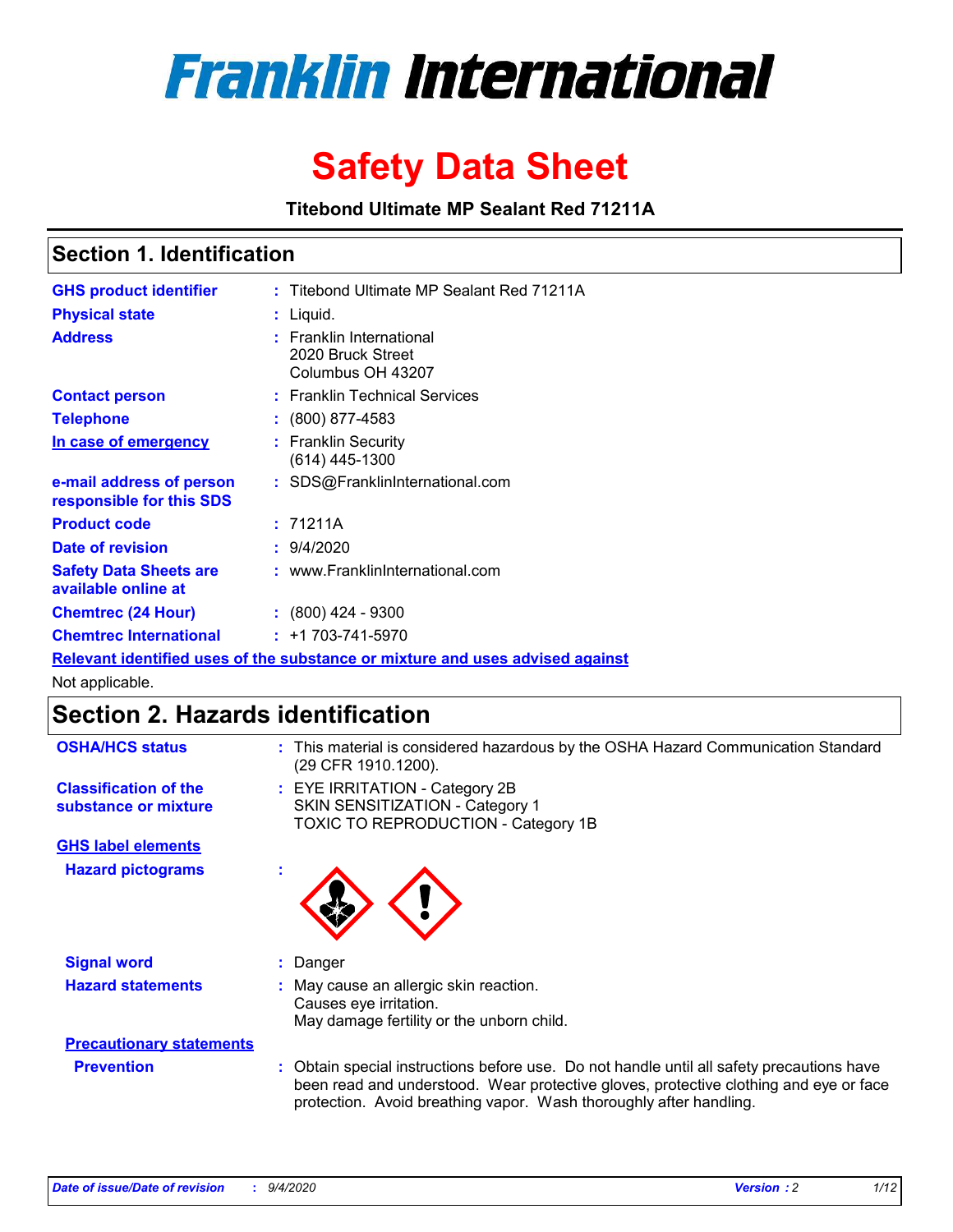### **Section 2. Hazards identification**

| <b>Response</b>                            | : IF exposed or concerned: Get medical advice or attention. Wash contaminated clothing<br>before reuse. IF ON SKIN: Wash with plenty of water. IF IN EYES: Rinse cautiously<br>with water for several minutes. Remove contact lenses, if present and easy to do.<br>Continue rinsing. If eye irritation persists: Get medical advice or attention. |
|--------------------------------------------|----------------------------------------------------------------------------------------------------------------------------------------------------------------------------------------------------------------------------------------------------------------------------------------------------------------------------------------------------|
| <b>Storage</b>                             | : Store locked up.                                                                                                                                                                                                                                                                                                                                 |
| <b>Disposal</b>                            | : Dispose of contents and container in accordance with all local, regional, national and<br>international regulations.                                                                                                                                                                                                                             |
| <b>Hazards not otherwise</b><br>classified | : Product generates methanol during cure.                                                                                                                                                                                                                                                                                                          |

# **Section 3. Composition/information on ingredients**

| <b>Ingredient name</b>       | $\frac{9}{6}$ | <b>CAS number</b> |
|------------------------------|---------------|-------------------|
| 3-aminopropyltriethoxysilane | ≤3            | 919-30-2          |
| Dibutyltin dilaurate         | ∣≤0.3         | 77-58-7           |

Any concentration shown as a range is to protect confidentiality or is due to batch variation.

**There are no additional ingredients present which, within the current knowledge of the supplier and in the concentrations applicable, are classified as hazardous to health or the environment and hence require reporting in this section.**

**Occupational exposure limits, if available, are listed in Section 8.**

### **Section 4. First aid measures**

| <b>Description of necessary first aid measures</b> |                                                                                                                                                                                                                                                                                                                                                                                                                                                                                                                                                                                                                                                                                                                                                                           |
|----------------------------------------------------|---------------------------------------------------------------------------------------------------------------------------------------------------------------------------------------------------------------------------------------------------------------------------------------------------------------------------------------------------------------------------------------------------------------------------------------------------------------------------------------------------------------------------------------------------------------------------------------------------------------------------------------------------------------------------------------------------------------------------------------------------------------------------|
| <b>Eye contact</b>                                 | : Immediately flush eyes with plenty of water, occasionally lifting the upper and lower<br>eyelids. Check for and remove any contact lenses. Continue to rinse for at least 10<br>minutes. If irritation persists, get medical attention.                                                                                                                                                                                                                                                                                                                                                                                                                                                                                                                                 |
| <b>Inhalation</b>                                  | : Remove victim to fresh air and keep at rest in a position comfortable for breathing. If<br>not breathing, if breathing is irregular or if respiratory arrest occurs, provide artificial<br>respiration or oxygen by trained personnel. It may be dangerous to the person providing<br>aid to give mouth-to-mouth resuscitation. Get medical attention. If unconscious, place<br>in recovery position and get medical attention immediately. Maintain an open airway.<br>Loosen tight clothing such as a collar, tie, belt or waistband. In case of inhalation of<br>decomposition products in a fire, symptoms may be delayed. The exposed person may<br>need to be kept under medical surveillance for 48 hours.                                                       |
| <b>Skin contact</b>                                | : Wash with plenty of soap and water. Remove contaminated clothing and shoes. Wash<br>contaminated clothing thoroughly with water before removing it, or wear gloves.<br>Continue to rinse for at least 10 minutes. Get medical attention. In the event of any<br>complaints or symptoms, avoid further exposure. Wash clothing before reuse. Clean<br>shoes thoroughly before reuse.                                                                                                                                                                                                                                                                                                                                                                                     |
| <b>Ingestion</b>                                   | : Wash out mouth with water. Remove dentures if any. Remove victim to fresh air and<br>keep at rest in a position comfortable for breathing. If material has been swallowed and<br>the exposed person is conscious, give small quantities of water to drink. Stop if the<br>exposed person feels sick as vomiting may be dangerous. Do not induce vomiting<br>unless directed to do so by medical personnel. If vomiting occurs, the head should be<br>kept low so that vomit does not enter the lungs. Get medical attention. Never give<br>anything by mouth to an unconscious person. If unconscious, place in recovery position<br>and get medical attention immediately. Maintain an open airway. Loosen tight clothing<br>such as a collar, tie, belt or waistband. |
| Most important symptoms/effects, acute and delayed |                                                                                                                                                                                                                                                                                                                                                                                                                                                                                                                                                                                                                                                                                                                                                                           |
| <b>Potential acute health effects</b>              |                                                                                                                                                                                                                                                                                                                                                                                                                                                                                                                                                                                                                                                                                                                                                                           |
| <b>Eye contact</b>                                 | : May cause eye irritation.                                                                                                                                                                                                                                                                                                                                                                                                                                                                                                                                                                                                                                                                                                                                               |
| <b>Inhalation</b>                                  | : No known significant effects or critical hazards.                                                                                                                                                                                                                                                                                                                                                                                                                                                                                                                                                                                                                                                                                                                       |
|                                                    |                                                                                                                                                                                                                                                                                                                                                                                                                                                                                                                                                                                                                                                                                                                                                                           |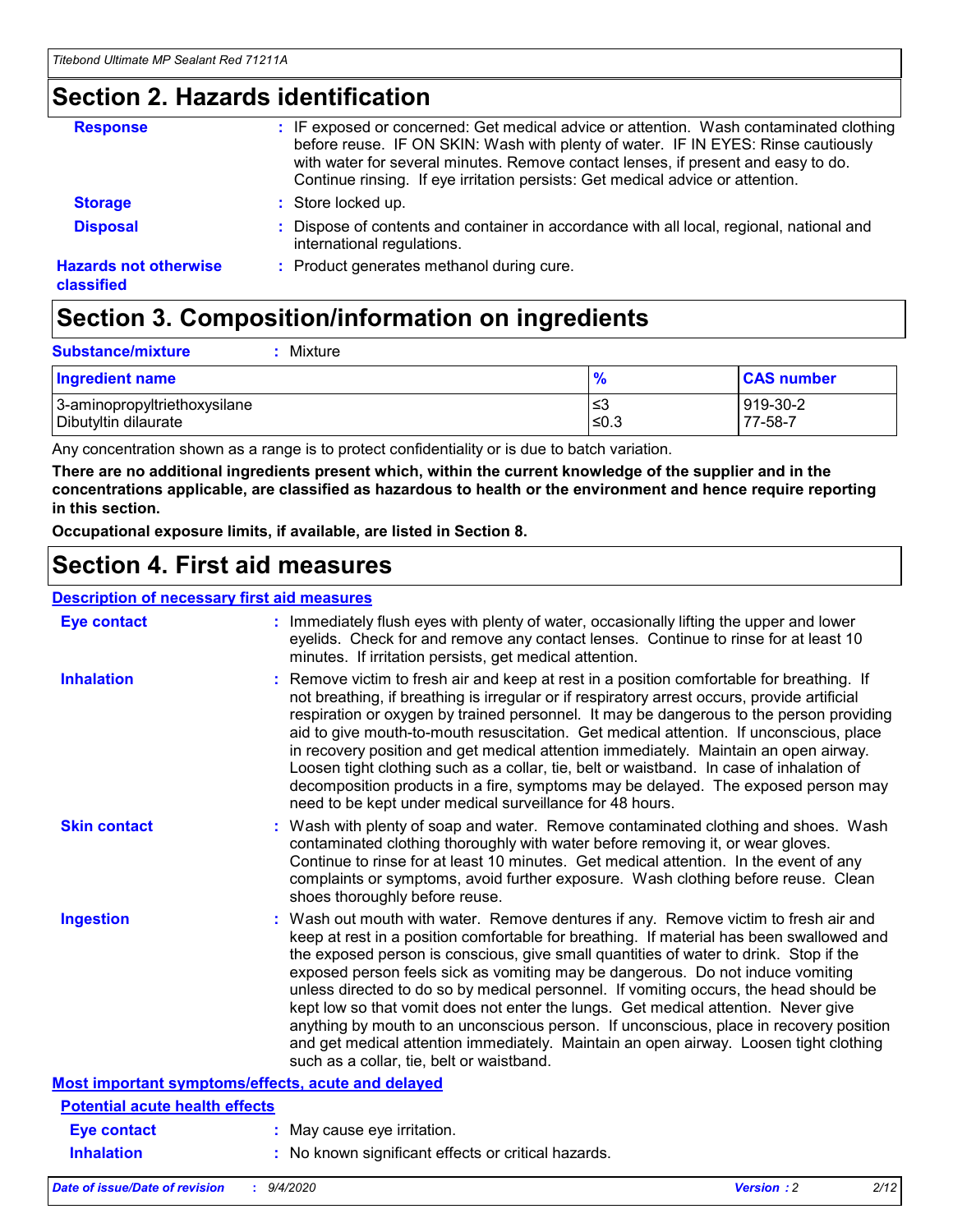# **Section 4. First aid measures**

| <b>Skin contact</b>                        | : May cause skin irritation.                                                                                                                                                                                                                                                                                                                                                                                  |
|--------------------------------------------|---------------------------------------------------------------------------------------------------------------------------------------------------------------------------------------------------------------------------------------------------------------------------------------------------------------------------------------------------------------------------------------------------------------|
| <b>Ingestion</b>                           | : No known significant effects or critical hazards.                                                                                                                                                                                                                                                                                                                                                           |
| <b>Over-exposure signs/symptoms</b>        |                                                                                                                                                                                                                                                                                                                                                                                                               |
| <b>Eye contact</b>                         | : Adverse symptoms may include the following:<br>irritation<br>watering<br>redness                                                                                                                                                                                                                                                                                                                            |
| <b>Inhalation</b>                          | Adverse symptoms may include the following:<br>reduced fetal weight<br>increase in fetal deaths<br>skeletal malformations                                                                                                                                                                                                                                                                                     |
| <b>Skin contact</b>                        | Adverse symptoms may include the following:<br>irritation<br>redness<br>reduced fetal weight<br>increase in fetal deaths<br>skeletal malformations                                                                                                                                                                                                                                                            |
| <b>Ingestion</b>                           | : Adverse symptoms may include the following:<br>reduced fetal weight<br>increase in fetal deaths<br>skeletal malformations                                                                                                                                                                                                                                                                                   |
|                                            | Indication of immediate medical attention and special treatment needed, if necessary                                                                                                                                                                                                                                                                                                                          |
| <b>Notes to physician</b>                  | : In case of inhalation of decomposition products in a fire, symptoms may be delayed.<br>The exposed person may need to be kept under medical surveillance for 48 hours.                                                                                                                                                                                                                                      |
| <b>Specific treatments</b>                 | : No specific treatment.                                                                                                                                                                                                                                                                                                                                                                                      |
| <b>Protection of first-aiders</b>          | No action shall be taken involving any personal risk or without suitable training. If it is<br>suspected that fumes are still present, the rescuer should wear an appropriate mask or<br>self-contained breathing apparatus. It may be dangerous to the person providing aid to<br>give mouth-to-mouth resuscitation. Wash contaminated clothing thoroughly with water<br>before removing it, or wear gloves. |
| See toxicological information (Section 11) |                                                                                                                                                                                                                                                                                                                                                                                                               |

# **Section 5. Fire-fighting measures**

| <b>Extinguishing media</b>                               |                                                                                                                                                                                                     |
|----------------------------------------------------------|-----------------------------------------------------------------------------------------------------------------------------------------------------------------------------------------------------|
| <b>Suitable extinguishing</b><br>media                   | : Use an extinguishing agent suitable for the surrounding fire.                                                                                                                                     |
| <b>Unsuitable extinguishing</b><br>media                 | : None known.                                                                                                                                                                                       |
| <b>Specific hazards arising</b><br>from the chemical     | : In a fire or if heated, a pressure increase will occur and the container may burst.                                                                                                               |
| <b>Hazardous thermal</b><br>decomposition products       | Decomposition products may include the following materials:<br>carbon dioxide<br>carbon monoxide<br>nitrogen oxides<br>metal oxide/oxides                                                           |
| <b>Special protective actions</b><br>for fire-fighters   | : Promptly isolate the scene by removing all persons from the vicinity of the incident if<br>there is a fire. No action shall be taken involving any personal risk or without suitable<br>training. |
| <b>Special protective</b><br>equipment for fire-fighters | : Fire-fighters should wear appropriate protective equipment and self-contained breathing<br>apparatus (SCBA) with a full face-piece operated in positive pressure mode.                            |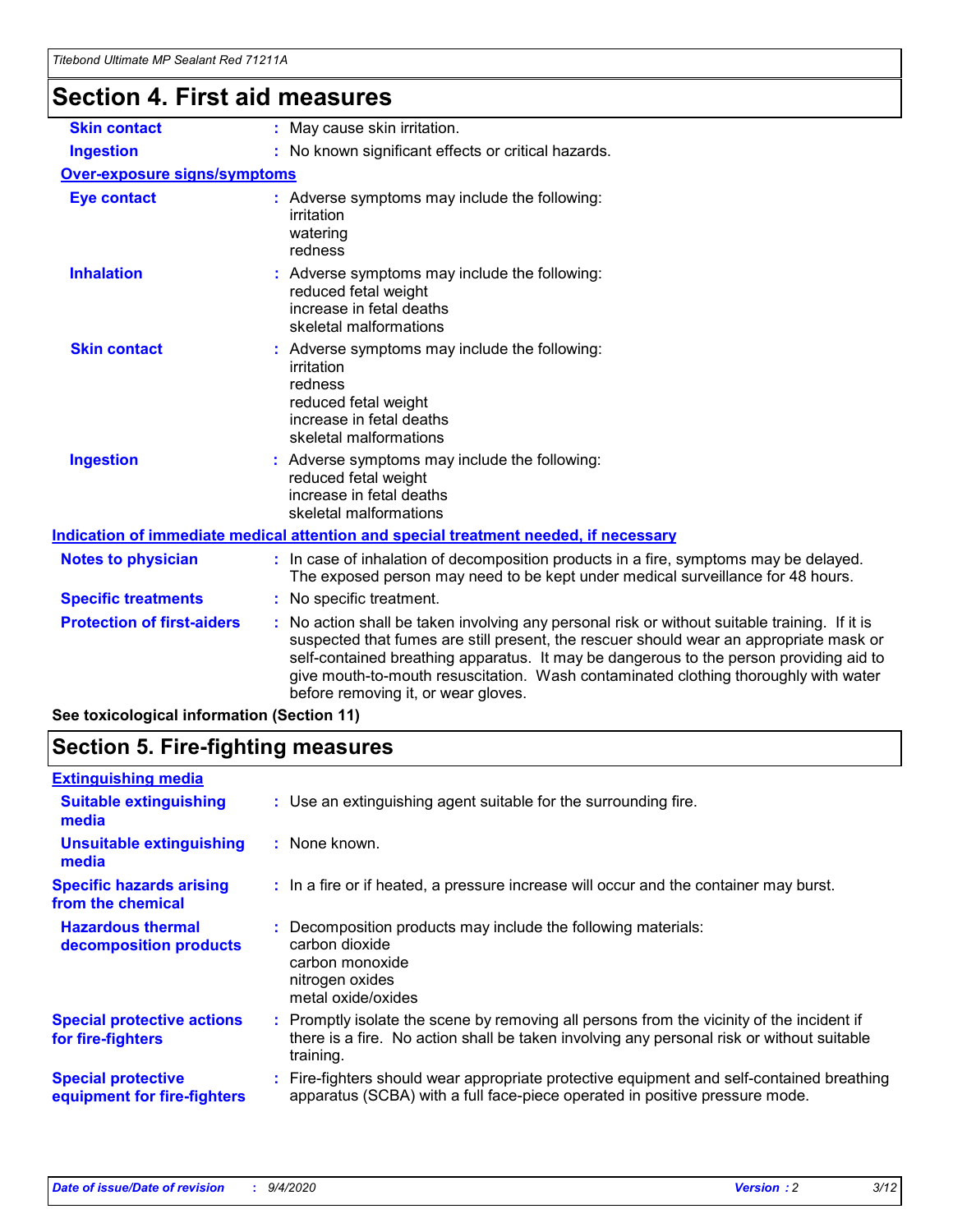### **Section 6. Accidental release measures**

|                                                              | <b>Personal precautions, protective equipment and emergency procedures</b>                                                                                                                                                                                                                                                                                                                                                                                                                                                                                                                                                                                                                                   |
|--------------------------------------------------------------|--------------------------------------------------------------------------------------------------------------------------------------------------------------------------------------------------------------------------------------------------------------------------------------------------------------------------------------------------------------------------------------------------------------------------------------------------------------------------------------------------------------------------------------------------------------------------------------------------------------------------------------------------------------------------------------------------------------|
| For non-emergency<br>personnel                               | : No action shall be taken involving any personal risk or without suitable training.<br>Evacuate surrounding areas. Keep unnecessary and unprotected personnel from<br>entering. Do not touch or walk through spilled material. Avoid breathing vapor or mist.<br>Provide adequate ventilation. Wear appropriate respirator when ventilation is<br>inadequate. Put on appropriate personal protective equipment.                                                                                                                                                                                                                                                                                             |
| For emergency responders                                     | : If specialized clothing is required to deal with the spillage, take note of any information in<br>Section 8 on suitable and unsuitable materials. See also the information in "For non-<br>emergency personnel".                                                                                                                                                                                                                                                                                                                                                                                                                                                                                           |
| <b>Environmental precautions</b>                             | : Avoid dispersal of spilled material and runoff and contact with soil, waterways, drains<br>and sewers. Inform the relevant authorities if the product has caused environmental<br>pollution (sewers, waterways, soil or air).                                                                                                                                                                                                                                                                                                                                                                                                                                                                              |
| <b>Methods and materials for containment and cleaning up</b> |                                                                                                                                                                                                                                                                                                                                                                                                                                                                                                                                                                                                                                                                                                              |
| <b>Small spill</b>                                           | : Stop leak if without risk. Move containers from spill area. Dilute with water and mop up<br>if water-soluble. Alternatively, or if water-insoluble, absorb with an inert dry material and<br>place in an appropriate waste disposal container. Dispose of via a licensed waste<br>disposal contractor.                                                                                                                                                                                                                                                                                                                                                                                                     |
| <b>Large spill</b>                                           | : Stop leak if without risk. Move containers from spill area. Approach release from<br>upwind. Prevent entry into sewers, water courses, basements or confined areas. Wash<br>spillages into an effluent treatment plant or proceed as follows. Contain and collect<br>spillage with non-combustible, absorbent material e.g. sand, earth, vermiculite or<br>diatomaceous earth and place in container for disposal according to local regulations<br>(see Section 13). Dispose of via a licensed waste disposal contractor. Contaminated<br>absorbent material may pose the same hazard as the spilled product. Note: see<br>Section 1 for emergency contact information and Section 13 for waste disposal. |

### **Section 7. Handling and storage**

### **Precautions for safe handling**

| <b>Protective measures</b>                                                       | : Put on appropriate personal protective equipment (see Section 8). Persons with a<br>history of skin sensitization problems should not be employed in any process in which<br>this product is used. Avoid exposure - obtain special instructions before use. Avoid<br>exposure during pregnancy. Do not handle until all safety precautions have been read<br>and understood. Do not get in eyes or on skin or clothing. Do not ingest. Avoid<br>breathing vapor or mist. If during normal use the material presents a respiratory hazard,<br>use only with adequate ventilation or wear appropriate respirator. Keep in the original<br>container or an approved alternative made from a compatible material, kept tightly<br>closed when not in use. Empty containers retain product residue and can be hazardous.<br>Do not reuse container. |
|----------------------------------------------------------------------------------|--------------------------------------------------------------------------------------------------------------------------------------------------------------------------------------------------------------------------------------------------------------------------------------------------------------------------------------------------------------------------------------------------------------------------------------------------------------------------------------------------------------------------------------------------------------------------------------------------------------------------------------------------------------------------------------------------------------------------------------------------------------------------------------------------------------------------------------------------|
| <b>Advice on general</b><br>occupational hygiene                                 | : Eating, drinking and smoking should be prohibited in areas where this material is<br>handled, stored and processed. Workers should wash hands and face before eating,<br>drinking and smoking. Remove contaminated clothing and protective equipment before<br>entering eating areas. See also Section 8 for additional information on hygiene<br>measures.                                                                                                                                                                                                                                                                                                                                                                                                                                                                                    |
| <b>Conditions for safe storage,</b><br>including any<br><i>incompatibilities</i> | Store between the following temperatures: 0 to 120°C (32 to 248°F). Store in<br>accordance with local regulations. Store in original container protected from direct<br>sunlight in a dry, cool and well-ventilated area, away from incompatible materials (see<br>Section 10) and food and drink. Store locked up. Keep container tightly closed and<br>sealed until ready for use. Containers that have been opened must be carefully<br>resealed and kept upright to prevent leakage. Do not store in unlabeled containers.<br>Use appropriate containment to avoid environmental contamination. See Section 10 for<br>incompatible materials before handling or use.                                                                                                                                                                         |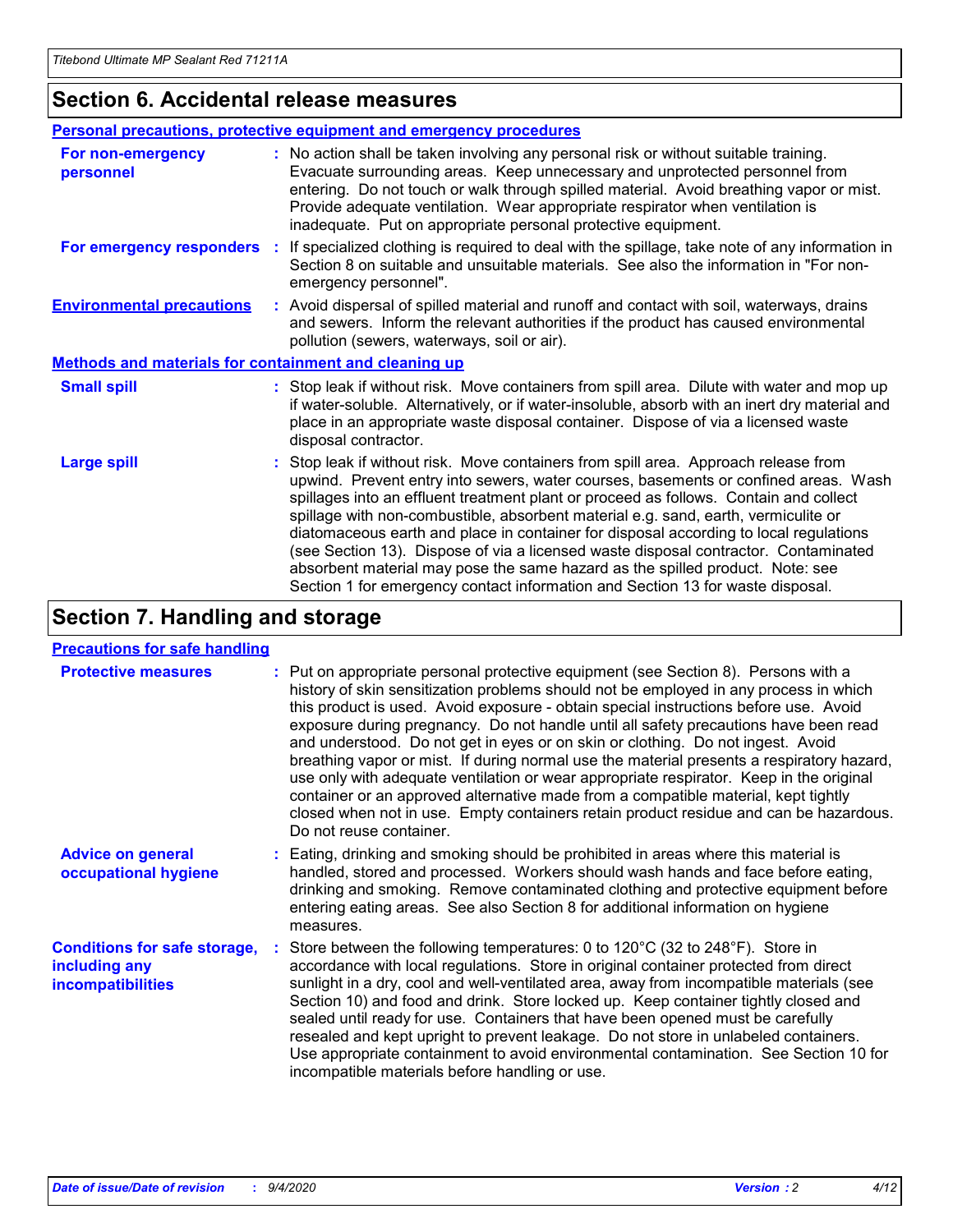# **Section 8. Exposure controls/personal protection**

### **Control parameters**

### **Occupational exposure limits**

| <b>Ingredient name</b>                               |                        | <b>Exposure limits</b>                                                                                                                                                                                                                                                                                                                                                                                                                                                                                                                                                                                                 |
|------------------------------------------------------|------------------------|------------------------------------------------------------------------------------------------------------------------------------------------------------------------------------------------------------------------------------------------------------------------------------------------------------------------------------------------------------------------------------------------------------------------------------------------------------------------------------------------------------------------------------------------------------------------------------------------------------------------|
| 3-aminopropyltriethoxysilane<br>Dibutyltin dilaurate |                        | None.<br>ACGIH TLV (United States, 3/2020). Absorbed through skin.<br>Notes: as Sn<br>TWA: 0.1 mg/m <sup>3</sup> , (as Sn) 8 hours.<br>STEL: 0.2 mg/m <sup>3</sup> , (as Sn) 15 minutes.<br>NIOSH REL (United States, 10/2016). Absorbed through skin.<br>Notes: as Sn<br>TWA: 0.1 mg/m <sup>3</sup> , (as Sn) 10 hours.<br>OSHA PEL (United States, 5/2018). Notes: as Sn<br>TWA: $0.1 \text{ mg/m}^3$ , (as Sn) 8 hours.<br>OSHA PEL 1989 (United States, 3/1989). Absorbed through skin.<br>Notes: measured as Sn<br>TWA: 0.1 mg/m <sup>3</sup> , (measured as Sn) 8 hours. Form: Organic                           |
| <b>Appropriate engineering</b><br><b>controls</b>    |                        | : If user operations generate dust, fumes, gas, vapor or mist, use process enclosures,<br>local exhaust ventilation or other engineering controls to keep worker exposure to<br>airborne contaminants below any recommended or statutory limits.                                                                                                                                                                                                                                                                                                                                                                       |
| <b>Environmental exposure</b><br><b>controls</b>     |                        | Emissions from ventilation or work process equipment should be checked to ensure<br>they comply with the requirements of environmental protection legislation. In some<br>cases, fume scrubbers, filters or engineering modifications to the process equipment<br>will be necessary to reduce emissions to acceptable levels.                                                                                                                                                                                                                                                                                          |
| <b>Individual protection measures</b>                |                        |                                                                                                                                                                                                                                                                                                                                                                                                                                                                                                                                                                                                                        |
| <b>Hygiene measures</b>                              |                        | : Wash hands, forearms and face thoroughly after handling chemical products, before<br>eating, smoking and using the lavatory and at the end of the working period.<br>Appropriate techniques should be used to remove potentially contaminated clothing.<br>Contaminated work clothing should not be allowed out of the workplace. Wash<br>contaminated clothing before reusing. Ensure that eyewash stations and safety<br>showers are close to the workstation location.                                                                                                                                            |
| <b>Eye/face protection</b>                           |                        | : Safety eyewear complying with an approved standard should be used when a risk<br>assessment indicates this is necessary to avoid exposure to liquid splashes, mists,<br>gases or dusts. If contact is possible, the following protection should be worn, unless<br>the assessment indicates a higher degree of protection: chemical splash goggles.                                                                                                                                                                                                                                                                  |
| <b>Skin protection</b>                               |                        |                                                                                                                                                                                                                                                                                                                                                                                                                                                                                                                                                                                                                        |
| <b>Hand protection</b>                               |                        | : Chemical-resistant, impervious gloves complying with an approved standard should be<br>worn at all times when handling chemical products if a risk assessment indicates this is<br>necessary. Considering the parameters specified by the glove manufacturer, check<br>during use that the gloves are still retaining their protective properties. It should be<br>noted that the time to breakthrough for any glove material may be different for different<br>glove manufacturers. In the case of mixtures, consisting of several substances, the<br>protection time of the gloves cannot be accurately estimated. |
| <b>Body protection</b>                               | handling this product. | : Personal protective equipment for the body should be selected based on the task being<br>performed and the risks involved and should be approved by a specialist before                                                                                                                                                                                                                                                                                                                                                                                                                                              |
| <b>Other skin protection</b>                         |                        | : Appropriate footwear and any additional skin protection measures should be selected<br>based on the task being performed and the risks involved and should be approved by a<br>specialist before handling this product.                                                                                                                                                                                                                                                                                                                                                                                              |
| <b>Respiratory protection</b>                        | aspects of use.        | : Based on the hazard and potential for exposure, select a respirator that meets the<br>appropriate standard or certification. Respirators must be used according to a<br>respiratory protection program to ensure proper fitting, training, and other important                                                                                                                                                                                                                                                                                                                                                       |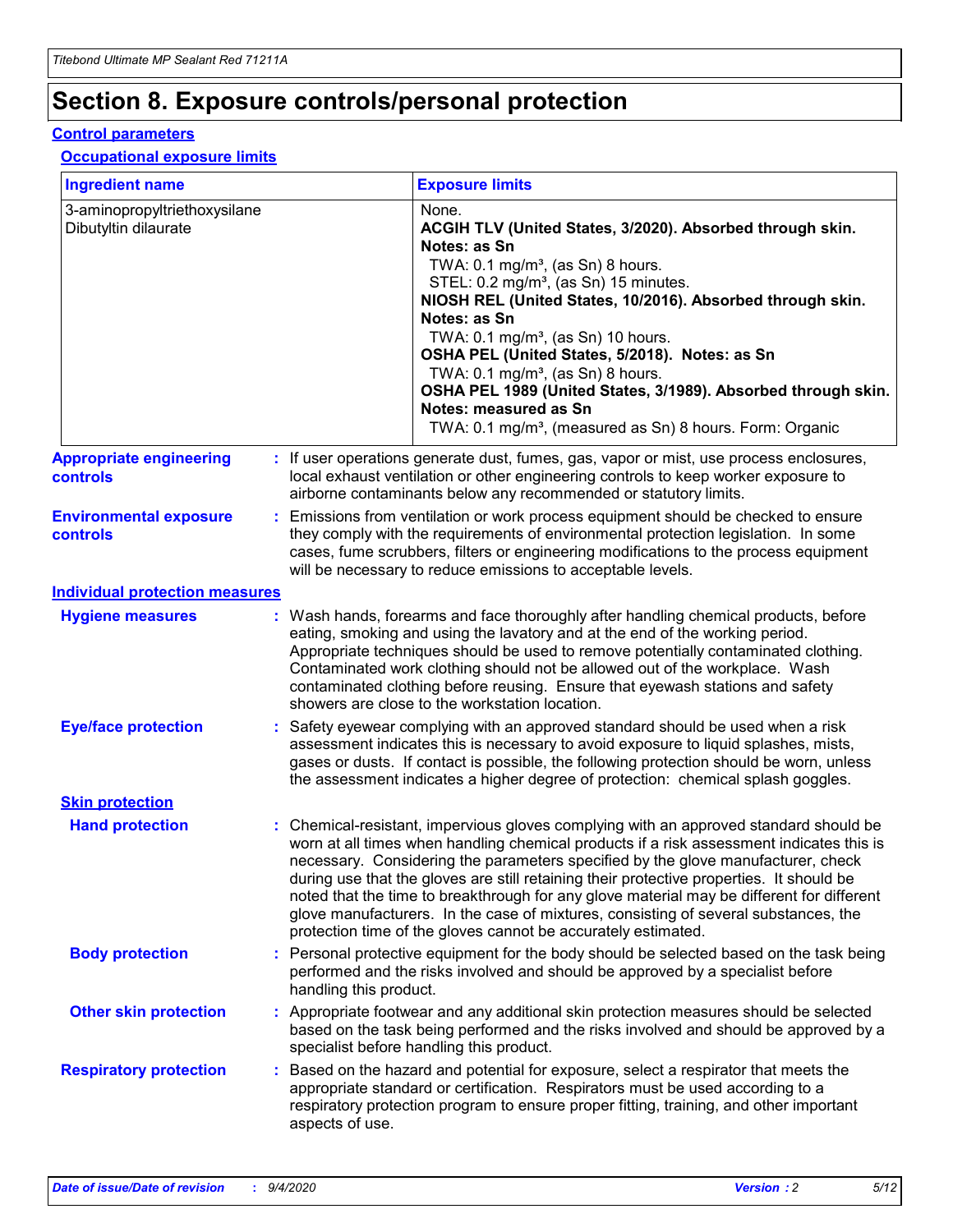### **Section 9. Physical and chemical properties**

### **Appearance**

| <b>Physical state</b>                             | : Liquid. [Paste.]                                              |
|---------------------------------------------------|-----------------------------------------------------------------|
| <b>Color</b>                                      | $:$ Red.                                                        |
| Odor                                              | Characteristic.                                                 |
| <b>Odor threshold</b>                             | : Not available.                                                |
| рH                                                | : Not applicable.                                               |
| <b>Melting point</b>                              | : Not available.                                                |
| <b>Boiling point</b>                              | : $>200^{\circ}$ C ( $>392^{\circ}$ F)                          |
| <b>Flash point</b>                                | Closed cup: >200°C (>392°F) [Setaflash.]                        |
| <b>Evaporation rate</b>                           | $:$ <1 (butyl acetate = 1)                                      |
| <b>Flammability (solid, gas)</b>                  | : Not available.                                                |
| Lower and upper explosive<br>(flammable) limits   | : Not available.                                                |
| <b>VOC (less water, less</b>                      | $: 0$ g/l                                                       |
| exempt solvents)                                  |                                                                 |
| <b>Volatility</b>                                 | $: 0\%$ (w/w)                                                   |
| <b>Vapor density</b>                              | : Not available.                                                |
| <b>Relative density</b>                           | : 1.432                                                         |
| <b>Solubility</b>                                 | Insoluble in the following materials: cold water and hot water. |
| <b>Solubility in water</b>                        | : Not available.                                                |
| <b>Partition coefficient: n-</b><br>octanol/water | $:$ Not available.                                              |
| <b>Auto-ignition temperature</b>                  | : Not available.                                                |
| <b>Decomposition temperature</b>                  | : Not available.                                                |

### **Section 10. Stability and reactivity**

| <b>Reactivity</b>                            | : No specific test data related to reactivity available for this product or its ingredients.            |
|----------------------------------------------|---------------------------------------------------------------------------------------------------------|
| <b>Chemical stability</b>                    | : The product is stable.                                                                                |
| <b>Possibility of hazardous</b><br>reactions | : Under normal conditions of storage and use, hazardous reactions will not occur.                       |
| <b>Conditions to avoid</b>                   | : No specific data.                                                                                     |
| <b>Incompatible materials</b>                | : No specific data.                                                                                     |
| <b>Hazardous decomposition</b><br>products   | Under normal conditions of storage and use, hazardous decomposition products should<br>not be produced. |

## **Section 11. Toxicological information**

### **Information on toxicological effects**

### **Acute toxicity**

| <b>Product/ingredient name</b> | <b>Result</b>           | <b>Species</b> | <b>Dose</b>                | <b>Exposure</b> |
|--------------------------------|-------------------------|----------------|----------------------------|-----------------|
| 3-aminopropyltriethoxysilane   | <b>ILD50 Dermal</b>     | Rabbit         | 4.29 g/kg                  |                 |
| Dibutyltin dilaurate           | ILD50 Oral<br>LD50 Oral | Rat<br>Rat     | $1.57$ g/kg<br>175 $mg/kg$ |                 |
|                                |                         |                |                            |                 |

**Irritation/Corrosion**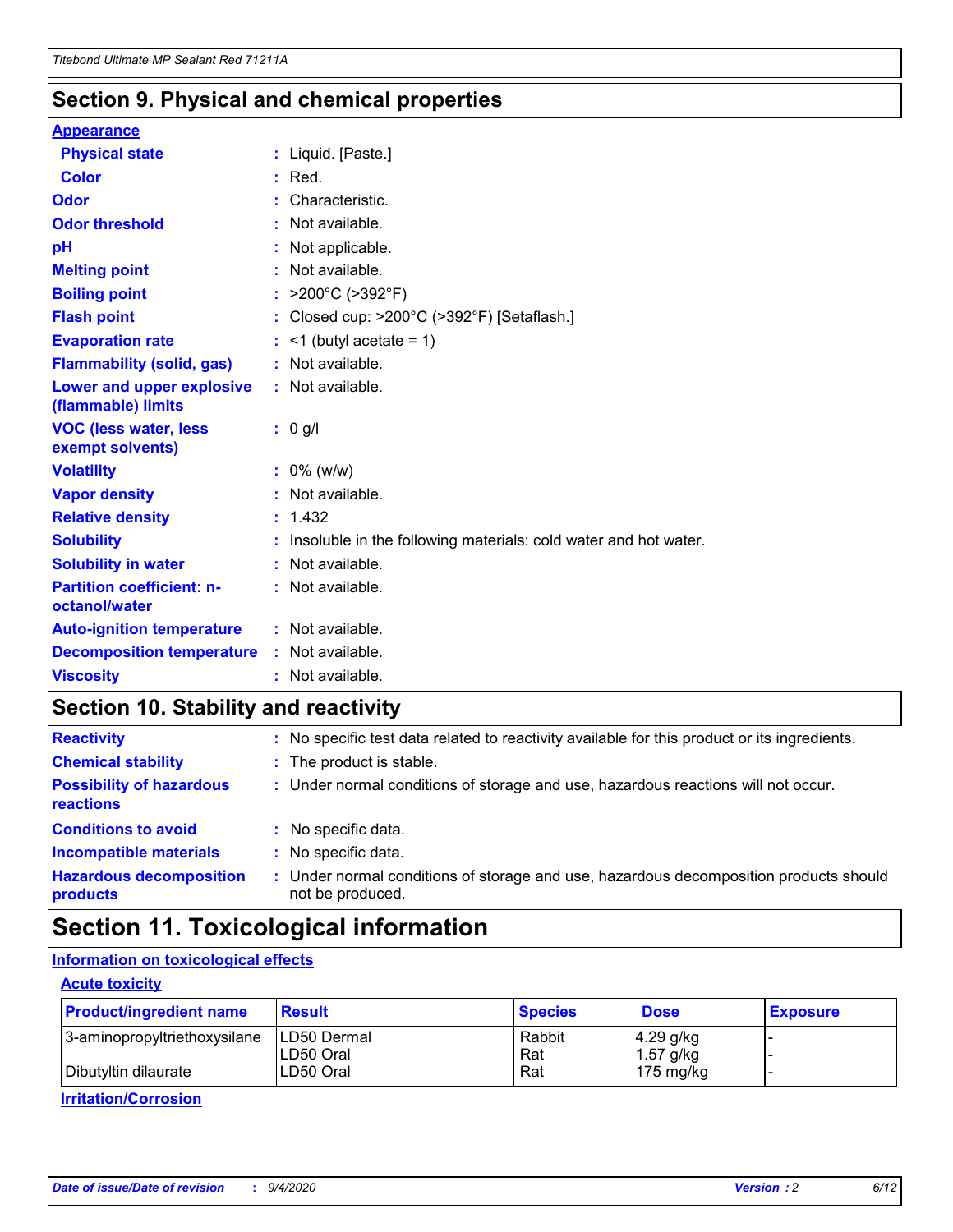# **Section 11. Toxicological information**

| <b>Product/ingredient name</b> | <b>Result</b>            | <b>Species</b> | <b>Score</b> | <b>Exposure</b>     | <b>Observation</b> |
|--------------------------------|--------------------------|----------------|--------------|---------------------|--------------------|
| 3-aminopropyltriethoxysilane   | Eyes - Mild irritant     | Rabbit         |              | $100 \text{ mg}$    |                    |
|                                | Eyes - Severe irritant   | Rabbit         |              | 24 hours 750        |                    |
|                                |                          |                |              | ug                  |                    |
|                                | Skin - Severe irritant   | Rabbit         |              | 24 hours 5          |                    |
|                                |                          |                |              | mq                  |                    |
| Dibutyltin dilaurate           | Eyes - Moderate irritant | Rabbit         |              | <b>24 hours 100</b> |                    |
|                                | Skin - Severe irritant   | Rabbit         |              | mg<br>500 mg        |                    |
|                                |                          |                |              |                     |                    |

### **Sensitization**

Not available.

### **Mutagenicity**

Not available.

#### **Carcinogenicity**

Not available.

#### **Reproductive toxicity**

Not available.

#### **Teratogenicity**

Not available.

### **Specific target organ toxicity (single exposure)**

Not available.

#### **Specific target organ toxicity (repeated exposure)**

| <b>Name</b>                                                                         |                                                                            | <b>Category</b>                                     | <b>Route of</b><br>exposure | <b>Target organs</b> |  |  |
|-------------------------------------------------------------------------------------|----------------------------------------------------------------------------|-----------------------------------------------------|-----------------------------|----------------------|--|--|
| Dibutyltin dilaurate                                                                |                                                                            | Category 1                                          |                             | respiratory system   |  |  |
| <b>Aspiration hazard</b><br>Not available.                                          |                                                                            |                                                     |                             |                      |  |  |
| <b>Information on the likely</b><br>routes of exposure                              | : Not available.                                                           |                                                     |                             |                      |  |  |
| <b>Potential acute health effects</b>                                               |                                                                            |                                                     |                             |                      |  |  |
| <b>Eye contact</b>                                                                  | : May cause eye irritation.                                                |                                                     |                             |                      |  |  |
| <b>Inhalation</b>                                                                   |                                                                            | : No known significant effects or critical hazards. |                             |                      |  |  |
| <b>Skin contact</b>                                                                 |                                                                            | : May cause skin irritation.                        |                             |                      |  |  |
| <b>Ingestion</b>                                                                    |                                                                            | : No known significant effects or critical hazards. |                             |                      |  |  |
| <b>Symptoms related to the physical, chemical and toxicological characteristics</b> |                                                                            |                                                     |                             |                      |  |  |
| <b>Eye contact</b>                                                                  | irritation<br>watering<br>redness                                          | : Adverse symptoms may include the following:       |                             |                      |  |  |
| <b>Inhalation</b>                                                                   | reduced fetal weight<br>increase in fetal deaths<br>skeletal malformations | : Adverse symptoms may include the following:       |                             |                      |  |  |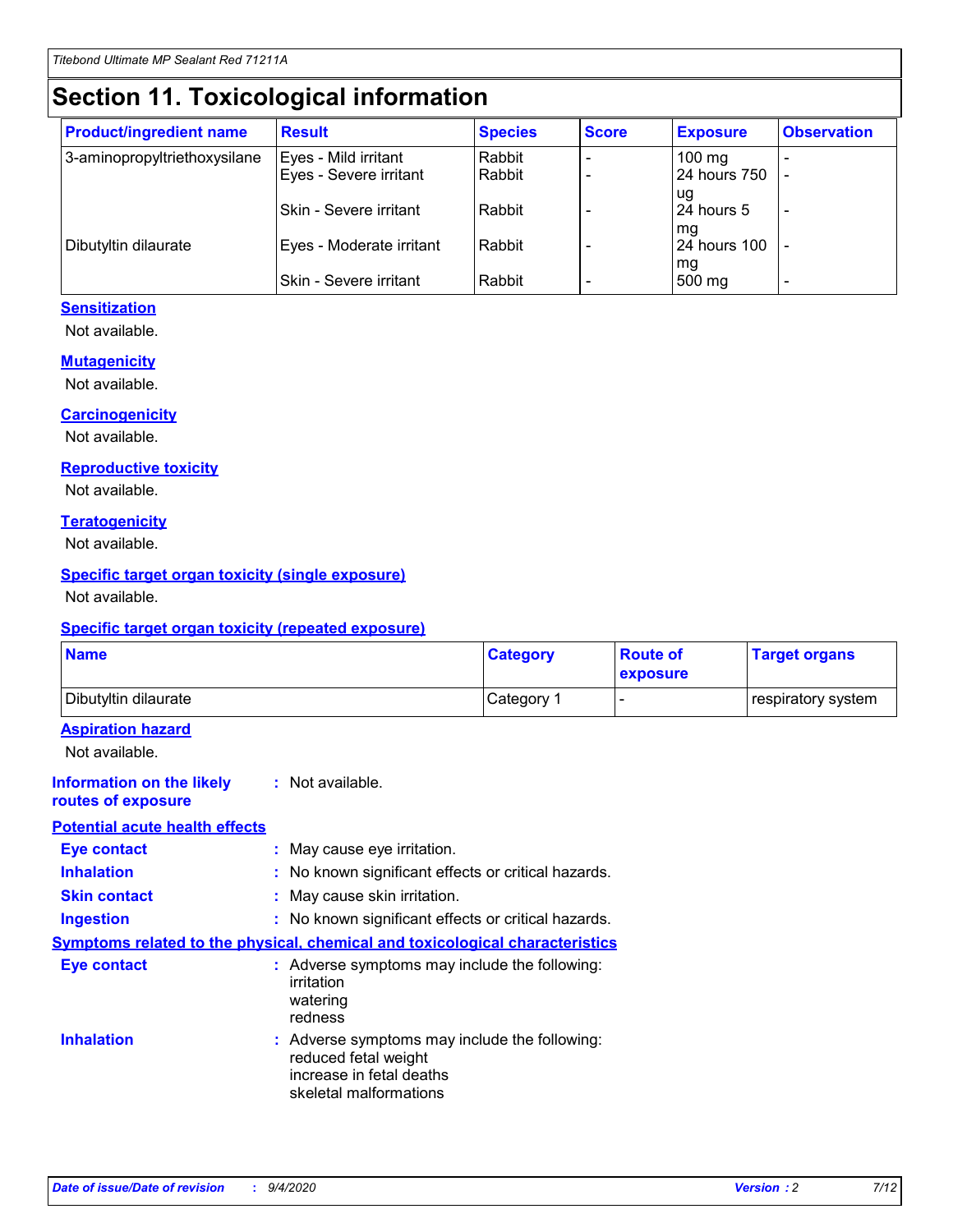# **Section 11. Toxicological information**

| <b>Skin contact</b>                     | : Adverse symptoms may include the following:<br>irritation                                              |
|-----------------------------------------|----------------------------------------------------------------------------------------------------------|
|                                         | redness                                                                                                  |
|                                         | reduced fetal weight                                                                                     |
|                                         | increase in fetal deaths                                                                                 |
|                                         | skeletal malformations                                                                                   |
| <b>Ingestion</b>                        | : Adverse symptoms may include the following:<br>reduced fetal weight                                    |
|                                         | increase in fetal deaths                                                                                 |
|                                         | skeletal malformations                                                                                   |
|                                         | Delayed and immediate effects and also chronic effects from short and long term exposure                 |
| <b>Short term exposure</b>              |                                                                                                          |
| <b>Potential immediate</b><br>effects   | : Not available.                                                                                         |
| <b>Potential delayed effects</b>        | : Not available.                                                                                         |
| Long term exposure                      |                                                                                                          |
| <b>Potential immediate</b>              | : Not available.                                                                                         |
| effects                                 |                                                                                                          |
| <b>Potential delayed effects</b>        | : Not available.                                                                                         |
| <b>Potential chronic health effects</b> |                                                                                                          |
| Not available.                          |                                                                                                          |
| <b>General</b>                          | : Once sensitized, a severe allergic reaction may occur when subsequently exposed to<br>very low levels. |
| <b>Carcinogenicity</b>                  | : No known significant effects or critical hazards.                                                      |
| <b>Mutagenicity</b>                     | No known significant effects or critical hazards.                                                        |
| <b>Teratogenicity</b>                   | May damage the unborn child.                                                                             |
| <b>Developmental effects</b>            | : No known significant effects or critical hazards.                                                      |
| <b>Fertility effects</b>                | : May damage fertility.                                                                                  |
| <b>Numerical measures of toxicity</b>   |                                                                                                          |
| <b>Acute toxicity estimates</b>         |                                                                                                          |
| .                                       |                                                                                                          |

Not available.

# **Section 12. Ecological information**

### **Toxicity**

| <b>Product/ingredient name</b> | <b>Result</b>                                       | <b>Species</b>               | <b>Exposure</b>       |
|--------------------------------|-----------------------------------------------------|------------------------------|-----------------------|
| Dibutyltin dilaurate           | $ CC50>3$ mg/l<br>Chronic EC10 > 2 mg/l Fresh water | Algae<br>Algae - Desmodesmus | 72 hours<br>196 hours |
|                                |                                                     | <b>I</b> subspicatus         |                       |

### **Persistence and degradability**

| <b>Product/ingredient name</b> | <b>Test</b>                                                                    | <b>Result</b>  |                   | <b>Dose</b> | <b>Inoculum</b>         |
|--------------------------------|--------------------------------------------------------------------------------|----------------|-------------------|-------------|-------------------------|
| Dibutyltin dilaurate           | OECD 301F<br>Ready<br>Biodegradability -<br>Manometric<br>Respirometry<br>Test | 23 % - 28 days |                   |             |                         |
| <b>Product/ingredient name</b> | <b>Aquatic half-life</b>                                                       |                | <b>Photolysis</b> |             | <b>Biodegradability</b> |
| Dibutyltin dilaurate           |                                                                                |                |                   |             | <b>Inherent</b>         |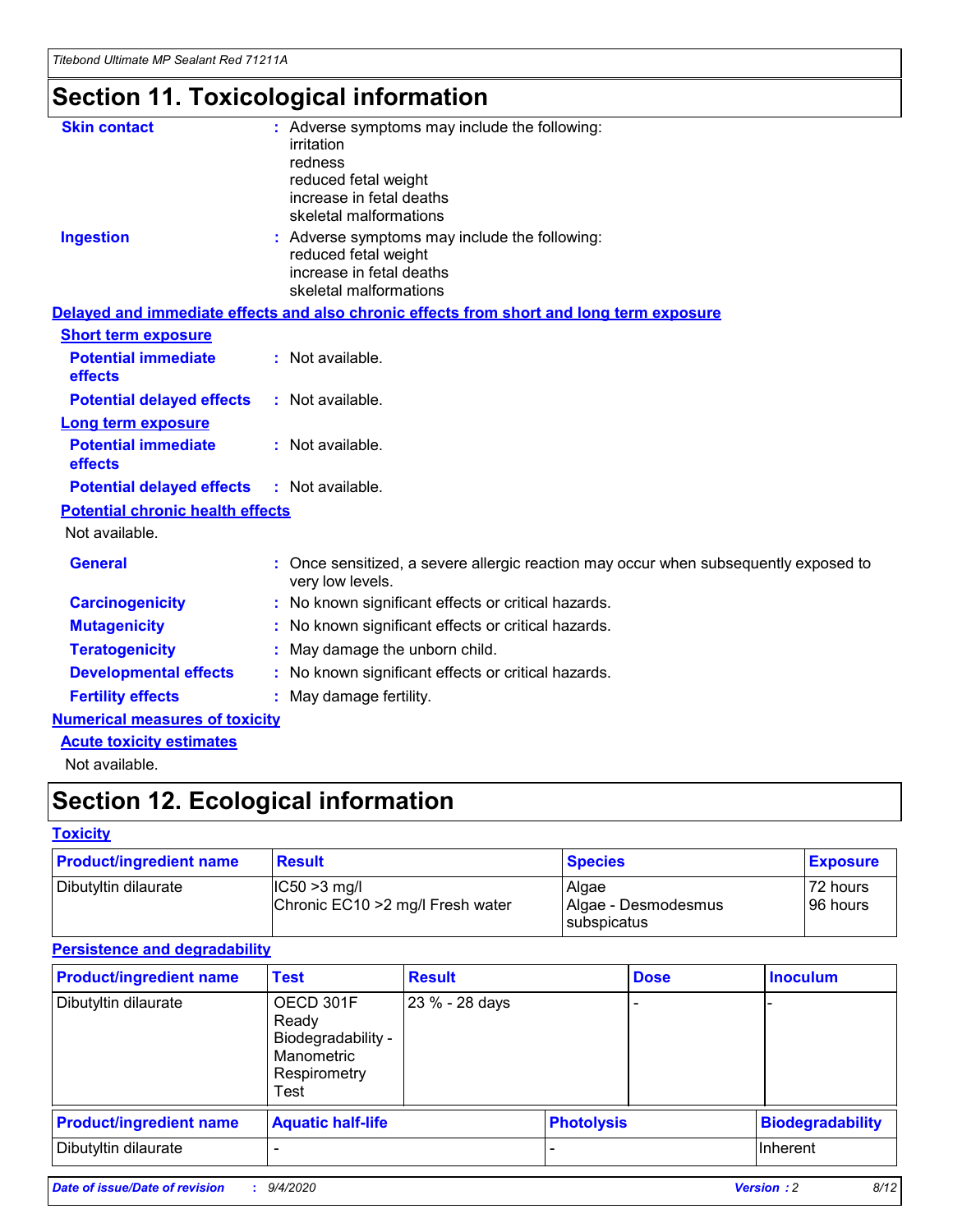# **Section 12. Ecological information**

#### **Bioaccumulative potential**

| <b>Product/ingredient name</b> | <b>LogP</b> <sub>ow</sub> | <b>BCF</b> | <b>Potential</b> |
|--------------------------------|---------------------------|------------|------------------|
| 3-aminopropyltriethoxysilane   | 4.44                      | 3.4        | low              |
| Dibutyltin dilaurate           |                           | 2.91       | low              |

#### **Mobility in soil**

| <b>Soil/water partition</b> | : Not available. |
|-----------------------------|------------------|
| <b>coefficient (Koc)</b>    |                  |

**Other adverse effects** : No known significant effects or critical hazards.

### **Section 13. Disposal considerations**

**Disposal methods :**

The generation of waste should be avoided or minimized wherever possible. Disposal of this product, solutions and any by-products should at all times comply with the requirements of environmental protection and waste disposal legislation and any regional local authority requirements. Dispose of surplus and non-recyclable products via a licensed waste disposal contractor. Waste should not be disposed of untreated to the sewer unless fully compliant with the requirements of all authorities with jurisdiction. Waste packaging should be recycled. Incineration or landfill should only be considered when recycling is not feasible. This material and its container must be disposed of in a safe way. Care should be taken when handling emptied containers that have not been cleaned or rinsed out. Empty containers or liners may retain some product residues. Avoid dispersal of spilled material and runoff and contact with soil, waterways, drains and sewers.

### **Section 14. Transport information**

|                                      | <b>DOT</b><br><b>Classification</b> | <b>TDG</b><br><b>Classification</b> | <b>Mexico</b><br><b>Classification</b> | <b>ADR/RID</b>           | <b>IMDG</b>              | <b>IATA</b>    |
|--------------------------------------|-------------------------------------|-------------------------------------|----------------------------------------|--------------------------|--------------------------|----------------|
| <b>UN number</b>                     | Not regulated.                      | Not regulated.                      | Not regulated.                         | Not regulated.           | Not regulated.           | Not regulated. |
| <b>UN proper</b><br>shipping name    |                                     |                                     |                                        |                          |                          |                |
| <b>Transport</b><br>hazard class(es) |                                     | $\overline{\phantom{0}}$            | $\qquad \qquad \blacksquare$           | $\overline{\phantom{0}}$ | $\overline{\phantom{0}}$ |                |
| <b>Packing group</b>                 |                                     |                                     |                                        |                          |                          |                |
| <b>Environmental</b><br>hazards      | No.                                 | No.                                 | No.                                    | No.                      | No.                      | No.            |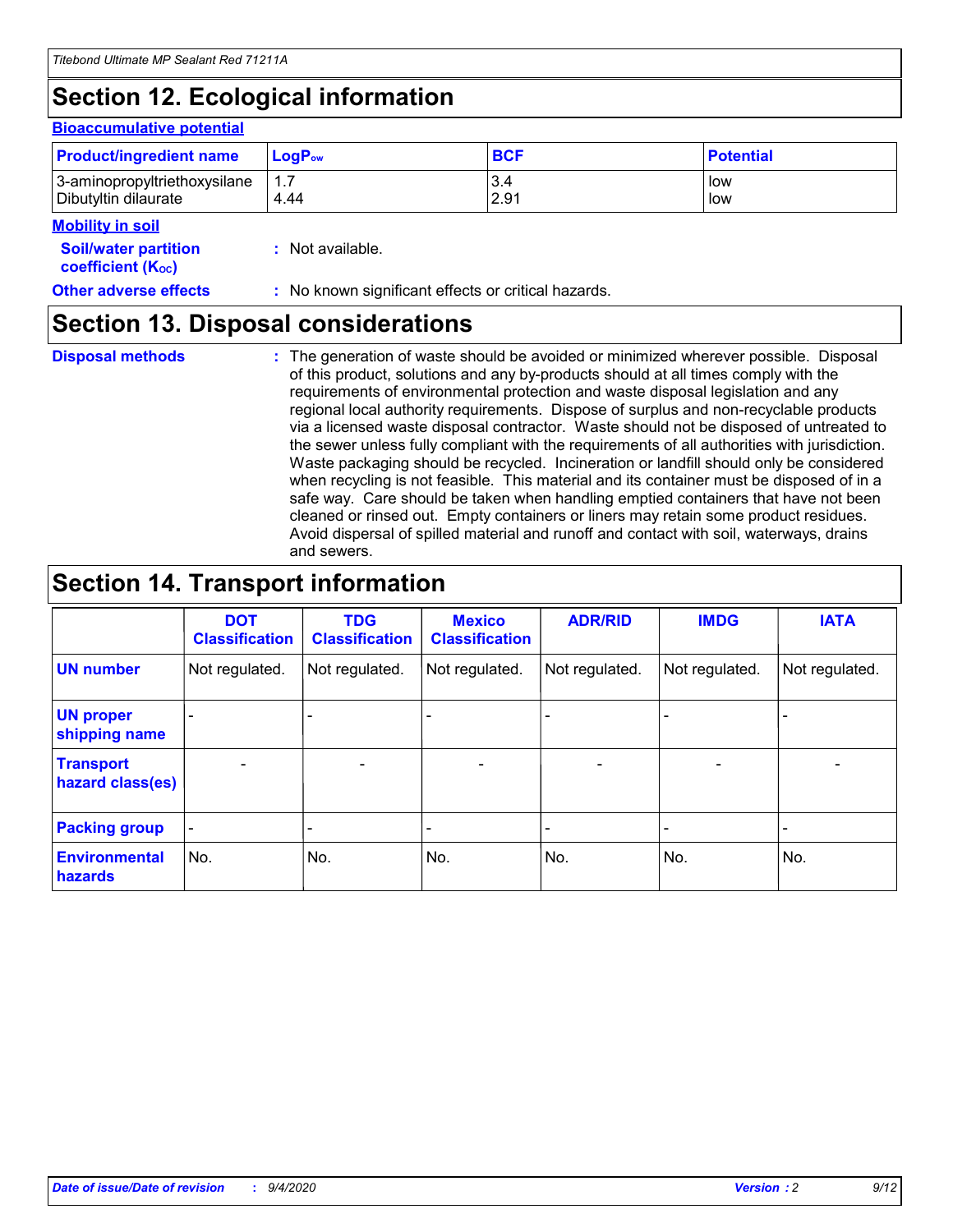### **Section 15. Regulatory information**

### **U.S. Federal regulations**

#### **SARA 302/304**

#### **Composition/information on ingredients**

No products were found.

| SARA 304 RQ | Not applicable. |
|-------------|-----------------|
|-------------|-----------------|

#### **SARA 311/312**

**Classification :** EYE IRRITATION - Category 2B SKIN SENSITIZATION - Category 1 TOXIC TO REPRODUCTION - Category 1B HNOC - Product generates methanol during cure.

### **Composition/information on ingredients**

| <b>Name</b>                  | $\frac{9}{6}$ | <b>Classification</b>                                                                                                                                                                                                                                                                                      |
|------------------------------|---------------|------------------------------------------------------------------------------------------------------------------------------------------------------------------------------------------------------------------------------------------------------------------------------------------------------------|
| 3-aminopropyltriethoxysilane | $\leq$ 3      | <b>FLAMMABLE LIQUIDS - Category 4</b><br><b>ACUTE TOXICITY (oral) - Category 4</b><br><b>SKIN IRRITATION - Category 2</b><br>EYE IRRITATION - Category 2A                                                                                                                                                  |
| Dibutyltin dilaurate         | ≤0.3          | <b>ACUTE TOXICITY (oral) - Category 3</b><br>SKIN CORROSION - Category 1C<br>SERIOUS EYE DAMAGE - Category 1<br>SKIN SENSITIZATION - Category 1<br><b>GERM CELL MUTAGENICITY - Category 2</b><br>TOXIC TO REPRODUCTION - Category 1B<br>SPECIFIC TARGET ORGAN TOXICITY (REPEATED<br>EXPOSURE) - Category 1 |

### **State regulations**

**Massachusetts :**

: None of the components are listed.

**New York :** None of the components are listed.

**New Jersey :** None of the components are listed.

**Pennsylvania :** None of the components are listed.

### **California Prop. 65**

WARNING: This product can expose you to methanol, which is known to the State of California to cause birth defects or other reproductive harm. For more information go to www.P65Warnings.ca.gov.

| Ingredient name | No significant risk<br>level | <b>Maximum</b><br>acceptable dosage<br>level |
|-----------------|------------------------------|----------------------------------------------|
| methanol        |                              | Yes.                                         |

### **International regulations**

**Chemical Weapon Convention List Schedules I, II & III Chemicals** Not listed.

### **Montreal Protocol**

Not listed.

**Stockholm Convention on Persistent Organic Pollutants**

Not listed.

### **UNECE Aarhus Protocol on POPs and Heavy Metals** Not listed.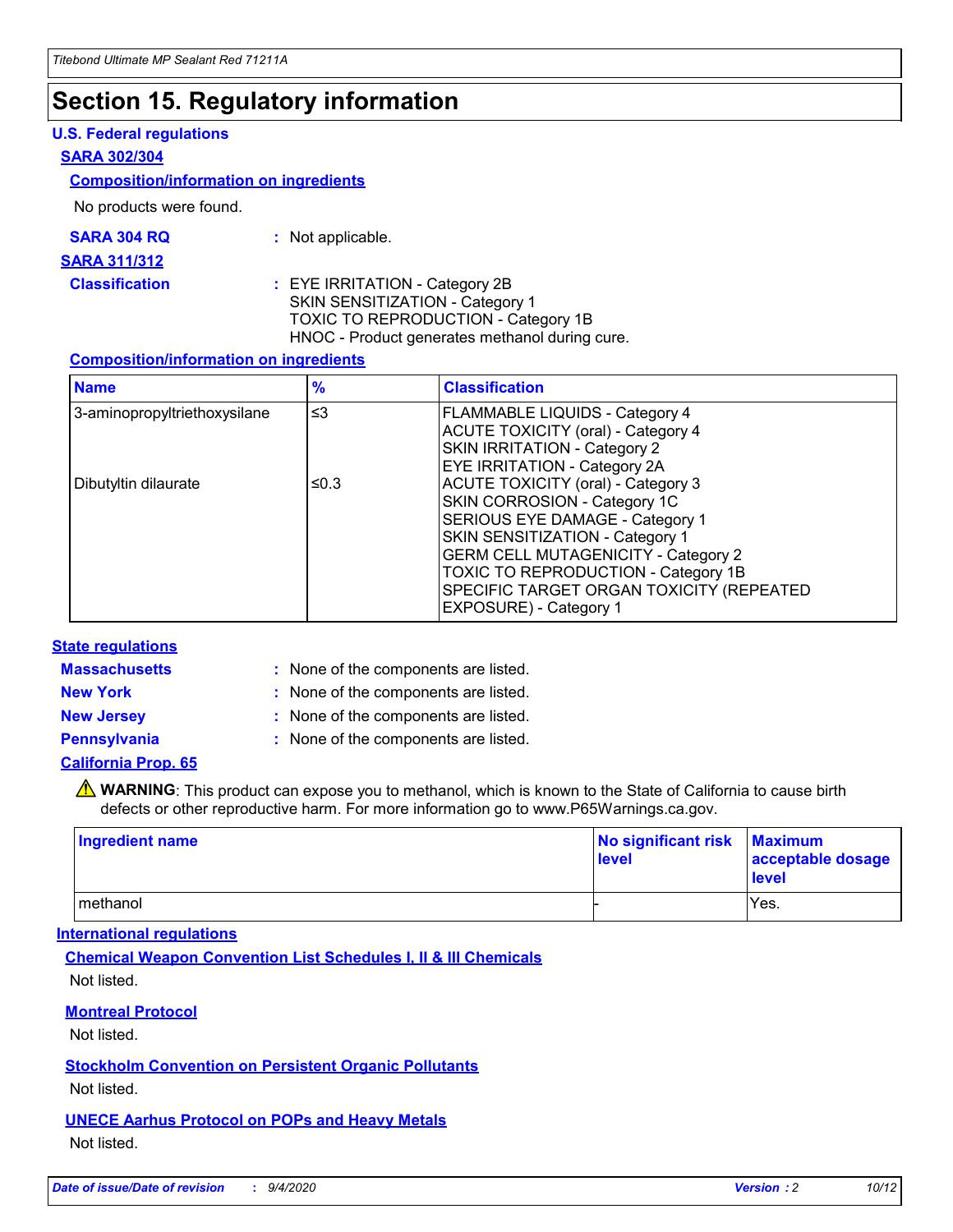## **Section 15. Regulatory information**

### **Inventory list**

**China :** Not determined.

**United States TSCA 8(b) inventory**

**:** All components are active or exempted.

## **Section 16. Other information**





**Caution: HMIS® ratings are based on a 0-4 rating scale, with 0 representing minimal hazards or risks, and 4 representing significant hazards or risks. Although HMIS® ratings and the associated label are not required on SDSs or products leaving a facility under 29 CFR 1910.1200, the preparer may choose to provide them. HMIS® ratings are to be used with a fully implemented HMIS® program. HMIS® is a registered trademark and service mark of the American Coatings Association, Inc.**

**The customer is responsible for determining the PPE code for this material. For more information on HMIS® Personal Protective Equipment (PPE) codes, consult the HMIS® Implementation Manual.**

**National Fire Protection Association (U.S.A.)**



**Reprinted with permission from NFPA 704-2001, Identification of the Hazards of Materials for Emergency Response Copyright ©1997, National Fire Protection Association, Quincy, MA 02269. This reprinted material is not the complete and official position of the National Fire Protection Association, on the referenced subject which is represented only by the standard in its entirety.**

**Copyright ©2001, National Fire Protection Association, Quincy, MA 02269. This warning system is intended to be interpreted and applied only by properly trained individuals to identify fire, health and reactivity hazards of chemicals. The user is referred to certain limited number of chemicals with recommended classifications in NFPA 49 and NFPA 325, which would be used as a guideline only. Whether the chemicals are classified by NFPA or not, anyone using the 704 systems to classify chemicals does so at their own risk.**

### **Procedure used to derive the classification**

| <b>Classification</b>                                                                                                | <b>Justification</b>                                  |
|----------------------------------------------------------------------------------------------------------------------|-------------------------------------------------------|
| <b>EYE IRRITATION - Category 2B</b><br><b>SKIN SENSITIZATION - Category 1</b><br>TOXIC TO REPRODUCTION - Category 1B | Expert judgment<br>Expert judgment<br>Expert judgment |
| <b>History</b>                                                                                                       |                                                       |

| .                                 |              |
|-----------------------------------|--------------|
| <b>Date of printing</b>           | : 4/22/2022  |
| Date of issue/Date of<br>revision | 9/4/2020     |
| Date of previous issue            | : 10/16/2020 |
| <b>Version</b>                    | $\cdot$ 2    |
|                                   |              |